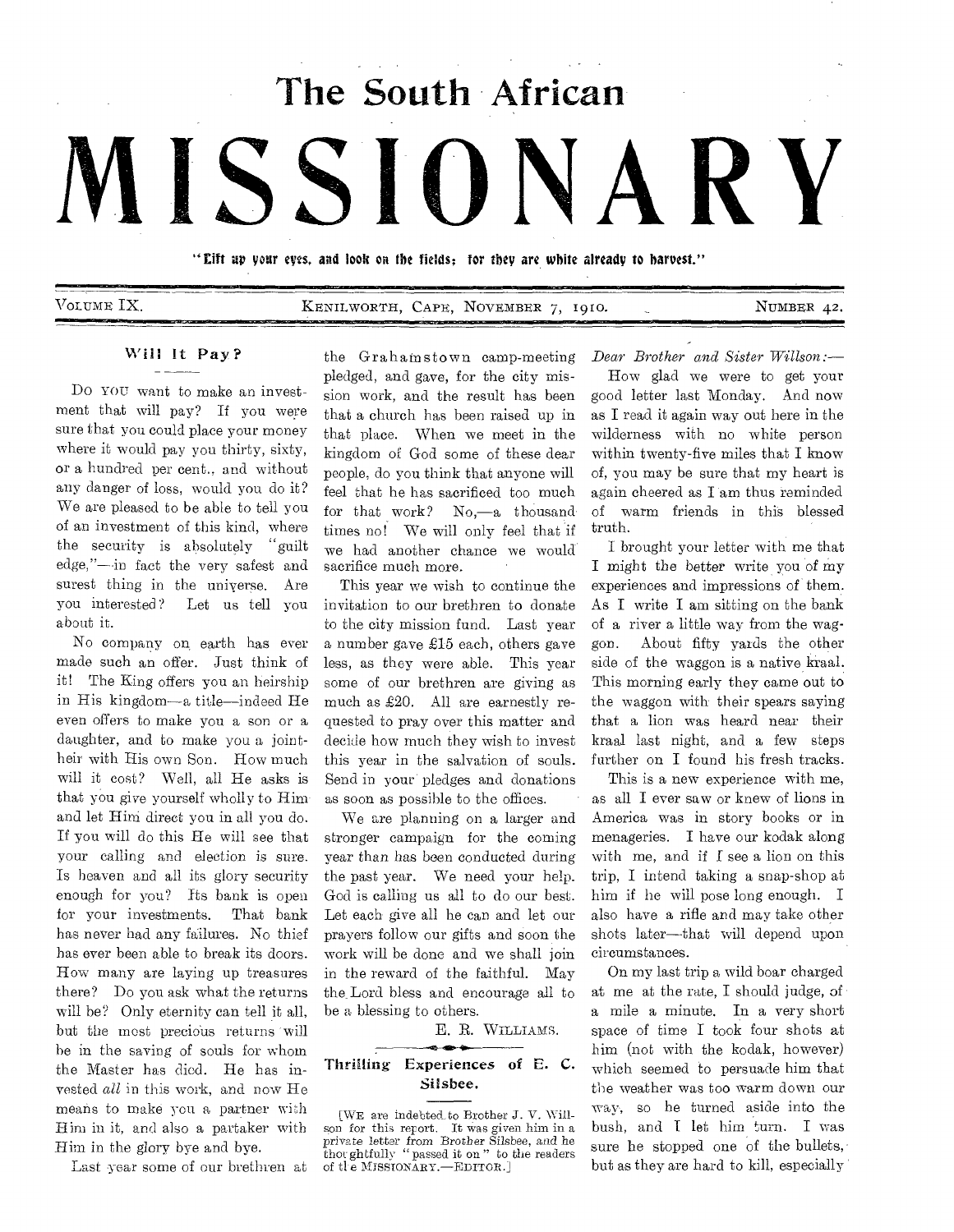by a enderfoot who does not know where to hit them, and as I was not looking for trouble, I followed him no longer, glad that he did not make me climb a tree.

Truly the Lord is good to us. After I have done all I can to save myself, I have absolutely no fear of these wild beasts, for I know there is One who can send His angels and close the mouths of lions to-day as well as in Daniel's day,—especially when we are in His service.

Since writing the 'above I have finished taking supplies to all the rest of the out-schools, hauled one hundred and fifteen bags of mealies from one of them to the railroad, and walked thirty-five miles home. I will tell you a little more of my experience while on this trip:

The Sabbath night after writing the first part of this letter, we started on to the next out-school. After dark we found we were beset with lions which seemed to want an ox for supper. They do not attack a team (we had eighteen oxen) when on the move as a rule, so we kept going. Sometimes they would be following us, and sometimes along side of the waggon out in the bush. It was too dark to shoot at them, and the frightened dog, a good one, too, and the boys, kept things interesting, and the occasional crackling of bushes near at hand, on one side or the other, seemed to send the dog into convulsions. But the Lord protected us, and after two or three hours of this kind of trekking we arrived safely at the out-school. The next day we were kept busy. From this school we loaded and took five thousand pounds of mealies across to another school. It was a big load and we were "stuck" in the rivers no less than half a dozen times, and once in a sand ridge, where we stayed all night with the tiger-cats and hyenas giving us a royal serenade. One of the rivers where we were "stuck" after dark, was where some time before a lion had chased Pastor Anderson to his waggon and carried off one of his oxen. So we built two

fires to keep them away, and carried the mealies up the steep river bank till the oxen could pull the rest.

Then our water supply ran out at this place, and we also broke our water jug and lost our water. The next stop for the day was at a salt spring where we had nothing but warm water from a hot salt spring to drink. But when the sun is hot here one can drink anything that is wet and drinkable. After this for two days we nearly famished for water. At one place we were sure we would find water and plenty of it, but after trekking twenty or thirty miles with the joyful anticipation of having a good drink when we came to this well-known watering place, lo, we found it dry. The short wet season, and the long dry one this year was too much. Oh how I wished for a good cool drink from our filter at home.

But now we had twenty miles further to trek, which also must be done in the middle of the day, before we could get water. So, tired, hungry, and thirsty, and our oxen also nearly famished, we started on again. I hurried on ahead of the waggon to the next out-school to send water and fresh oxen to meet the boys I had as drivers, and I nearly fainted with the heat and a burning fever before I reached there. My pulse running at one hundred and twenty per minute, and a temperature of one hundred and three, or more. Finally I came to a native village, or kraal, near the school, and had a drink. 0 it was so good. After seeing that relief was sent from the school to meet the waggon, I lay down to rest.

The boys arrived that night all well, but tired and well-nigh worn out. The next morning my fever was gone, and I felt much better. The next few days I spent hauling mealies to the railway siding. In the meantime it rained but the Lord kept our grain from getting wet. Sleeping under the waggon, with the cold rain beating in and trickling down under you in your blankets is somewhat different from being at home and in a good dry spring bed. But we lived through it, and shortly after this I walked between thirty and thirty-five miles home in less than nine hours, where I am now with my loving wife, well and happy.

This is something of my experiences, but not all by any means. It would take a book to tell them all, but we glory in tribulation, knowing that it is for our good and the furtherance of the gospel."

Next week we will give Brother Silsbee's impressions of mission work in Rhodesia as being carried on by the Barotseland Mission.

## De Wachter" Publication Guarantee Fund for 1911.

**---40-4110** 

[ALL moneys pledged under this head are due and payable to the union conference treasury before December 31st next.] Amount previously

| ************************* |             |    |   |
|---------------------------|-------------|----|---|
| acknowledged,             | $£53$ 17 0  |    |   |
| Pastor J. N. Loughbor-    |             |    |   |
| ough, Lodi, California,   |             | 20 | ∩ |
| Brother and Sister        |             |    |   |
| A. P. Tarr,               |             | 10 | 0 |
| Total.                    | $£56$ 7     |    |   |
|                           | H. ELFFERS. |    |   |
|                           |             |    |   |

#### Natal-Transvaal Conference.

## Treasurer's Report for Year Ending September 30, 1910.

IT was pleasing to be able to report a record year for the tract society, and it is equally gratifying to find that like prosperity has attended the work of the conference for the past year.

The tithes, Sabbath-school, first day, and annual offerings total  $\pounds1,201$ 7s. lid., details of which appear on the report appended. For the past five years a continual increase has been maintained.

Most of the financial statement will, we think, be self explanatory, but a few items call for comment.

## Camp-meeting Account.

Our total expense under this head was £63 14s. 3d., but £49 10s. 7d. of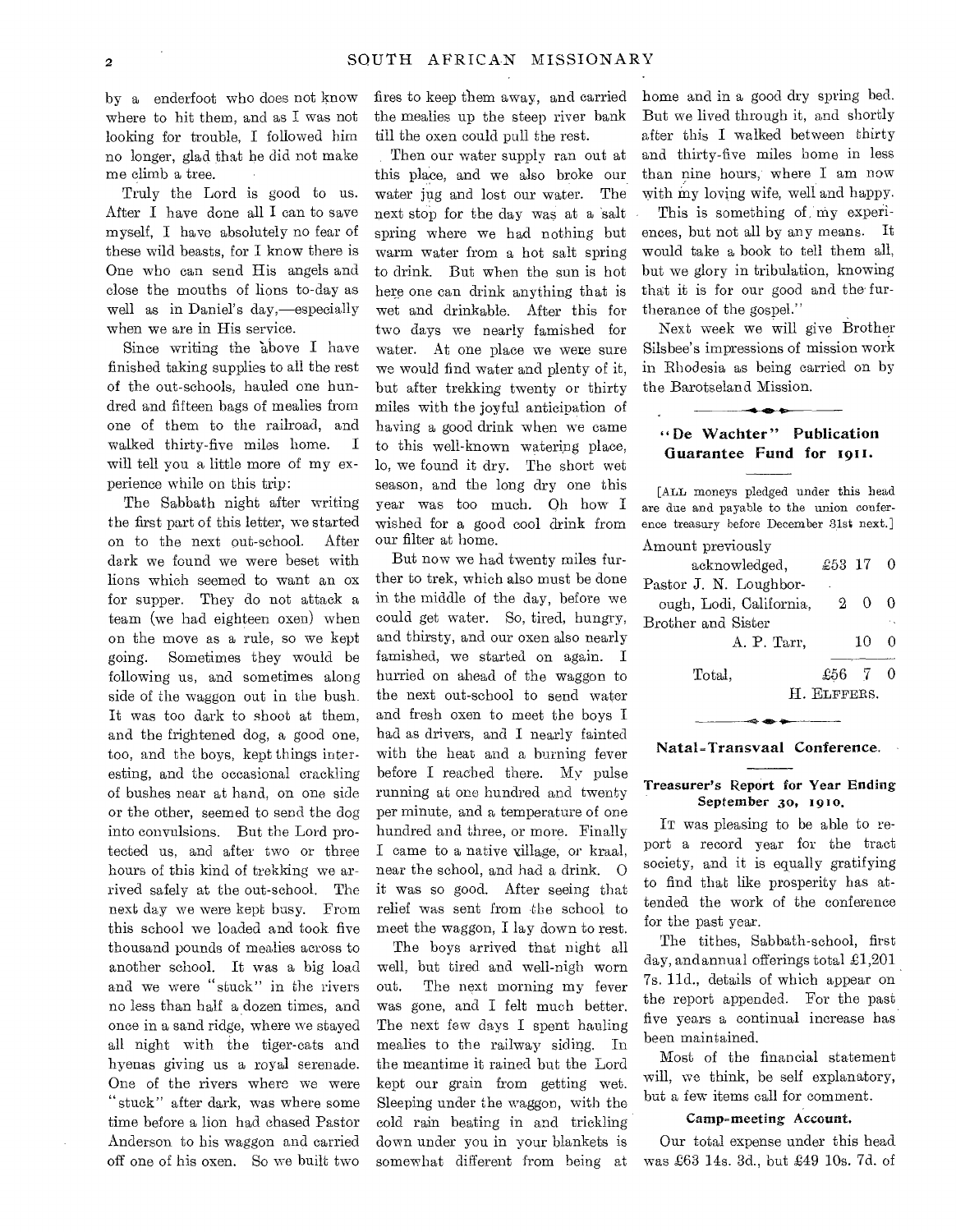this was recovered by donations, tent rent, etc., leaving a loss of only £14 3s. 8d., as shown.

On the balance sheet we find the Johannesburg Mission down as owing the conference £265 14s. 7d., but £183 17s. 3d. of this is for books *(Story of \_Daniel* and *Story of Patmos),*  most of which we believe 'is in stock at the mission home. The expense of maintaining the mission, if any, has not been dealt with in this report, as the work is still in full swing, but an account of this will be given in the future.  $\sim$ 

The Natal Health Institute, which figured in the 1909 balance sheet to the extent of £140, has now, we are glad to say, paid back every penny to the conference, and is entirely free of debt.

Both the conference and tract society books are ready for auditing, and we hope to have this done very soon.

If any of our readers desire further information regarding any of the items appearing in the reports, it-will be gladly furnished. We trust that a clear understanding of the finances of the conference will lead to more confidence and greater co-operation and liberality on the part of every member.

### Tithes and Cfferings from Various Churches in the Conference.

| Churches      |                               |                      |                         |                |                  |              |      |        |         | Tithes $ S, S, O,  F, D, O,  $ An. Of. |         |          |
|---------------|-------------------------------|----------------------|-------------------------|----------------|------------------|--------------|------|--------|---------|----------------------------------------|---------|----------|
| Maritzburg,   | £303 6 7£24 1 3£18 2 t£1412 6 |                      |                         |                |                  |              |      |        |         |                                        |         |          |
| Jeppestown.   | $235 \t8 \t3$                 |                      |                         |                | $24\,14\,3$      |              |      | 24 I7  | -5.     |                                        | 21, 18  | - 6      |
| Vryheid,      | 181 18                        |                      | 4                       |                | 52               | $\mathbf{3}$ |      | 4 IO   | $\circ$ |                                        | 4 18    | o        |
| Durban.       | 117                           |                      | 0 <sup>3</sup>          |                | 1211             | - 7          |      | $15 -$ | $\circ$ | $\tilde{1}$                            | 3       | -7       |
| La Rochelle.  |                               | $83 \quad 4 \quad 8$ |                         |                | 1 i 8 -          | 9            | 3    | O      | o       | $\overline{z}$                         | $\circ$ | $\Omega$ |
| Pretoria.     |                               | 258                  | 6                       |                | $2 \overline{3}$ | $^{\circ}$   |      | 7      | 3       | 1                                      | 6       | 6        |
| Krugersdorp,  |                               | 38153                |                         |                | 52               | ം            |      |        |         |                                        |         |          |
| Pethal.       |                               | 10 11                | 3                       |                | 310              | Q            |      |        |         |                                        |         |          |
| Camp-meeting, |                               |                      |                         |                | 47               | - 5          |      |        |         |                                        |         |          |
| Isolated.     |                               | 812                  | $\overline{\mathbf{3}}$ |                | IO 17            | -3           |      |        |         | r                                      | 4       | 3        |
| Totals.       | 1,004 14 4                    |                      |                         | Q <sub>4</sub> | 8                | 6            | - 51 | I      | 9       | 51                                     | 3       |          |

#### Table of Tithes and Offerings for Past 10 Years.

| Years |                                | Tithes |              |             |             |                 | S. S. O.   F. D. O. |       |   |            | An. Off. |                         |
|-------|--------------------------------|--------|--------------|-------------|-------------|-----------------|---------------------|-------|---|------------|----------|-------------------------|
|       | 1001-2, $\overline{51,412}$ 14 |        | $\bf I$      | $#50 = 210$ |             |                 | #20120              |       |   |            |          |                         |
| 1903, | 479 12 10                      |        |              | 43 11       |             | 8               |                     | 20 IS |   | ο £10 18 ο |          |                         |
| 1904, | 865                            | - î    | Q            |             | 65 15 10    |                 |                     | 58 10 | Q | 17         | 6        | $^{\circ}$              |
| 1905, | 752 14                         |        | 8            | 77.         | $\mathbf Q$ | $\circ$         |                     | 52 II | 3 |            | 13 14    | $\Omega$                |
| 1906, | 672.18                         |        | $\mathbf{z}$ | 62 IS 4     |             |                 | 3:13                |       | 6 | 24 17      |          | $\mathbf{z}$            |
| 1907, | 715 12                         |        | I            | Ć0.         |             | 0 <sub>10</sub> |                     | 26 16 | 5 | 258        |          | $\Omega$                |
| 1908, | 804 12                         |        | 3            |             | 71 17 11    |                 | 20 I 6              |       | 3 | 30 12      |          | -6                      |
| IOOQ, | 865 11                         |        | 7            | ΩF          |             | 3 10            | 36 18               |       | Q | 38 10      |          | $\overline{z}$          |
| 1910, | 1,004 14                       |        | 4            | 94          | x           | 6               | ΞI                  | 1     | 9 | รเ         | 3        | $\overline{\mathbf{4}}$ |

# **Weekly Report of Book and Paper Sales.**

# Che Book Work.

|                                                                           |                  |                 |                          |                       | спе воок шогк.                                            |                           |            |              |              |          |                               |                                                            |                        |                 |              |          |
|---------------------------------------------------------------------------|------------------|-----------------|--------------------------|-----------------------|-----------------------------------------------------------|---------------------------|------------|--------------|--------------|----------|-------------------------------|------------------------------------------------------------|------------------------|-----------------|--------------|----------|
| Natal-Transvaal Conference, for week ending October 21, 1910.             |                  |                 |                          |                       |                                                           |                           |            |              |              |          |                               |                                                            |                        |                 |              |          |
| NAME<br>PLACE                                                             | <b>BOOK</b>      | HRS             |                          | <b>ORDS</b>           |                                                           | $\rm_{VALU E}$            |            |              | <b>HELPS</b> |          |                               | TOTALS                                                     |                        |                 | DEL'D        |          |
| E. Enochson, Bethal,                                                      | P. P.            | 27              |                          | $\overline{4}$        | 4                                                         | 4                         | 0          |              |              |          |                               | 4.4                                                        | 0                      |                 |              |          |
| H. Schmidt, Maritzburg,                                                   | B. R.            | 30              |                          | 6                     |                                                           | 5 18                      | 6          |              |              |          |                               | 5 18                                                       | 6                      |                 |              |          |
| T. G. Crouch, Pretoria,                                                   | D. R.            | $42\frac{1}{2}$ |                          | 16                    | 16 15                                                     |                           | 0          |              |              |          |                               | 16 15                                                      | 0                      | 1               | 1            | 0        |
| Totals.<br>Agents, 3                                                      |                  | 99}             |                          | 26                    | £26 17                                                    |                           | 6          |              |              |          | $£26$ 17                      |                                                            | 6                      | £1              | 1            | 0        |
| Cape Conference, for week ending October 21,                              |                  |                 |                          |                       |                                                           |                           |            |              |              |          |                               | 1010.                                                      |                        |                 |              |          |
|                                                                           |                  |                 |                          |                       |                                                           |                           |            |              |              |          |                               |                                                            |                        |                 |              |          |
| J. F. Terry, Kimberley,                                                   | C.O.S.           | 26              |                          | 12                    | 2                                                         | 2                         | 0          | 1 14         |              | 6        |                               | 316                                                        | 6                      | 1               | 4            | 0        |
| P. E. Frost, East London, P. G.                                           |                  | 20              |                          | 4                     | 3                                                         | $\overline{4}$            | $\theta$   | $\mathbf{I}$ | 6            | 0        |                               | 4 10                                                       | 0                      |                 |              |          |
| H. J. P. Dwyer, Paarl,                                                    | Misc.            |                 |                          |                       |                                                           |                           |            | 6            | $\theta$     | $\theta$ | 6                             | 0                                                          | $\mathbf 0$            | 6               | 0            | 0        |
| J. D. le Riche and B. P.                                                  |                  |                 |                          |                       |                                                           |                           |            |              |              |          |                               |                                                            |                        |                 |              |          |
| de Beer, Bloemfontein, Misc.                                              |                  | 83              |                          |                       | 110 140                                                   | 0                         | 0          |              |              |          | 140                           | 0                                                          | 0                      |                 |              |          |
| Totals,<br>Agents, 5                                                      |                  | 129             |                          |                       | 126 £145                                                  | 6                         | 0.29       |              | 0            |          | 6 £154                        | 6                                                          | 6                      | £7              | 4            |          |
|                                                                           |                  |                 |                          |                       |                                                           |                           |            |              |              |          |                               |                                                            |                        |                 |              |          |
| Loss and Gain Account.                                                    |                  |                 |                          |                       | Balance from 1909,<br>$\ddot{\phantom{1}}$                |                           | this year, |              |              |          |                               |                                                            |                        | 677             | 3<br>o<br>32 | 7<br>3   |
| GAINS.                                                                    |                  |                 |                          |                       |                                                           | Loss this year,           |            |              |              |          |                               |                                                            |                        |                 | 3<br>45      |          |
| By Balance from 1909,<br>"Profits from conference                         | £77<br>37        |                 |                          |                       |                                                           |                           |            |              |              |          |                               |                                                            |                        |                 |              |          |
| workers sale of some                                                      |                  |                 |                          |                       | Present worth,                                            |                           |            |              |              |          |                               |                                                            |                        | £32             | $\circ$      | -3       |
| books and papers,                                                         | 17 14 10         |                 |                          |                       |                                                           |                           |            |              |              |          |                               | F. MACDONALD, Treasurer.                                   |                        |                 |              |          |
| $\frac{1}{2}1,004$ 14 4<br>"Tithe,<br>Less to S.A.U.C., $\frac{100}{9}$ 5 | 904 4 11         |                 |                          |                       |                                                           |                           |            |              |              |          |                               | $\leftrightarrow$ $\bullet$ $\rightarrow$ $ -$             |                        |                 |              |          |
| LOSSES.                                                                   |                  |                 |                          |                       |                                                           |                           |            |              |              |          |                               | Jeppestown Church.                                         |                        |                 |              |          |
| To Wages,                                                                 |                  | £651 11 1       |                          |                       |                                                           |                           |            |              |              |          |                               |                                                            |                        |                 |              |          |
| Labourers expense                                                         |                  |                 |                          |                       |                                                           |                           |            |              |              |          |                               | Financial Report for Quarter Ending<br>September 30, 1910. |                        |                 |              |          |
| (transportation),                                                         |                  |                 | 72 18 2                  |                       |                                                           | INCOME.                   |            |              |              |          |                               |                                                            |                        |                 |              |          |
| " General expense,<br>" Depreciation on tents.                            |                  |                 | 39 13 11                 |                       | To Balance at July 1st, 1910,                             |                           |            |              |              |          |                               | £1355                                                      |                        |                 |              |          |
| chairs, etc., 20 per cent.,                                               |                  | 40              | $9$ $11$ .               |                       | " Periodicals, etc., sold,                                |                           |            |              |              |          |                               |                                                            | 4 12 9                 |                 |              |          |
| "Bonus (Haupt $f_{\mathcal{A}}$ 12, M.E.                                  |                  |                 |                          |                       | " Sabbath-school supplies,<br>" Fourth Sabbath offerings, |                           |            |              |              |          |                               |                                                            | 2 18 II<br>$3 \t2 \t0$ |                 |              |          |
| Robertson and Strachan<br>$f5$ ios. each),                                |                  | 23              | о                        | $\circ$               |                                                           | EXPENDITURE.              |            |              |              |          |                               |                                                            |                        |                 |              |          |
| " Union College Principal's                                               |                  |                 |                          |                       | By I. T. Society,                                         |                           |            |              |              |          |                               |                                                            |                        |                 | £7 I3        | I        |
| salary,<br>"Canvassers' institute at                                      |                  | 28              | 5                        | I                     |                                                           | "Postages and stationary, |            |              |              |          |                               |                                                            |                        |                 | 5            | $\circ$  |
| Johannesburg,                                                             |                  | 19              | 9                        | -6                    |                                                           | " Balance,                |            |              |              |          |                               |                                                            |                        |                 | 16<br>1      | o        |
| "Camp-meeting at Johan-                                                   |                  |                 |                          |                       |                                                           |                           |            |              |              |          |                               | 523 19                                                     | 1                      | $+23$           | -19          |          |
| nesburg,<br>" Tract account,                                              |                  | 14              | 3                        | 8                     | Balance in hand per cash book,                            |                           |            |              |              |          |                               |                                                            |                        |                 | £16 I o      |          |
| ., Interest on loan from                                                  |                  | 9               | 4                        | 1                     | ADD: Amount owing by                                      |                           |            |              | members,     |          |                               |                                                            |                        |                 |              |          |
| D. Bender,                                                                |                  | 5               | 8                        | 3                     |                                                           |                           |            |              |              |          | Sabbath-school,               |                                                            | £565<br>I 10 10        |                 | 6 17         | 3        |
| " Flashes,<br>Vryheid Church,                                             |                  | $\overline{2}$  | $\bf{l}$                 | 10                    |                                                           |                           |            |              |              |          |                               |                                                            |                        |                 | 22 18        | 3        |
| " Balance to I911,                                                        |                  |                 | 60 17<br>$32$ O          | 7<br>3                | DEDUCT: Amount owing to I. T. Society,                    |                           |            |              |              |          |                               |                                                            |                        |                 | II 17        | 3        |
|                                                                           | £999<br>3<br>4   | -6999           | 3                        | 4                     |                                                           |                           |            |              |              |          | Nett assets over liabilities, |                                                            |                        | £11             | 1            | o        |
| Balance Sheet.                                                            |                  |                 |                          |                       | Librarians.                                               |                           |            |              |              |          |                               |                                                            |                        | ANNIE EDMED.    |              |          |
| ASSETS                                                                    |                  |                 |                          |                       |                                                           |                           |            |              |              |          |                               |                                                            |                        | ANNIE E. GRANT. |              |          |
| By Cash in hand and bank,                                                 | £25 11 5         |                 |                          |                       |                                                           |                           |            |              |              |          |                               |                                                            |                        |                 |              |          |
| " Bible Teacher Series,                                                   | $10^{6}$ 3<br>-9 |                 |                          |                       |                                                           |                           |            |              |              |          |                               | Jeppestown Church.                                         |                        |                 |              |          |
| " General inventory account<br>(tents, chairs, etc.),                     | $162 - 9$<br>8   |                 |                          |                       |                                                           |                           |            |              |              |          |                               |                                                            |                        |                 |              |          |
| "Johannesburg Mission,                                                    | 265 14 7         |                 |                          |                       | Missionary Report for Quarter Ending Sept.                |                           |            |              |              |          | 30, 1910.                     |                                                            |                        |                 |              |          |
| "I. T. Society,                                                           | 84 16 10         |                 |                          |                       |                                                           |                           |            |              |              |          |                               |                                                            |                        |                 |              |          |
| "La Rochelle Church,<br>"Medical Mission Fund,                            | 100 16 6<br>1145 |                 |                          |                       | Missionary letters written,                               |                           |            |              |              |          |                               |                                                            |                        |                 |              | 4<br>123 |
| ,, Sundry debtors,                                                        | 10 13 11         |                 |                          |                       | Bible readings held,                                      |                           |            |              |              |          | visits made,                  |                                                            |                        |                 |              | 7        |
| LIABILITIES.                                                              |                  |                 |                          |                       | Pages of tracts loaned and                                |                           |            |              |              |          |                               |                                                            |                        |                 |              |          |
| To Bible Training School,                                                 |                  | £183173         |                          |                       |                                                           |                           |            |              |              |          |                               | given away,                                                |                        |                 | 2094         |          |
| ,, Sundry depositors (D.                                                  |                  |                 |                          |                       | Papers sold,                                              |                           |            |              |              |          |                               |                                                            |                        |                 |              | 236      |
| Bender £147 9s. 11d., G.<br>Webber, £100,                                 |                  |                 | 247 9 11                 |                       | Papers given away                                         |                           |            |              |              |          |                               |                                                            |                        |                 |              | 187      |
| "Johannesburg Church                                                      |                  |                 |                          |                       | Pages of books loaned,                                    |                           |            |              |              |          |                               |                                                            |                        |                 | 2202         |          |
| Building Fund,                                                            |                  | 66              | -1                       | 3                     | Subscriptions taken,                                      |                           |            |              |              |          |                               |                                                            |                        |                 |              | 1        |
| ,, S. A. U. Conf.,<br>" College Jubilee Fund,                             |                  | 51              | 3<br>48 I 7              | $\ddot{4}$<br>$\circ$ | Sick assisted,                                            |                           |            |              |              |          |                               |                                                            |                        |                 |              | 7        |
| ., Sundry creditors,                                                      |                  | 42              | $\overline{\phantom{a}}$ | $\mathfrak I$         | Persons supplied with food,                               |                           |            |              |              |          |                               |                                                            |                        |                 |              | 3        |
| ,, Capital account,                                                       |                  | 32              | $\circ$                  | 3                     | Librarians                                                |                           |            |              |              |          |                               | ANNIE EDMED.                                               |                        |                 |              |          |

£671 III £671 11 1

ANNIE E. GRANT.